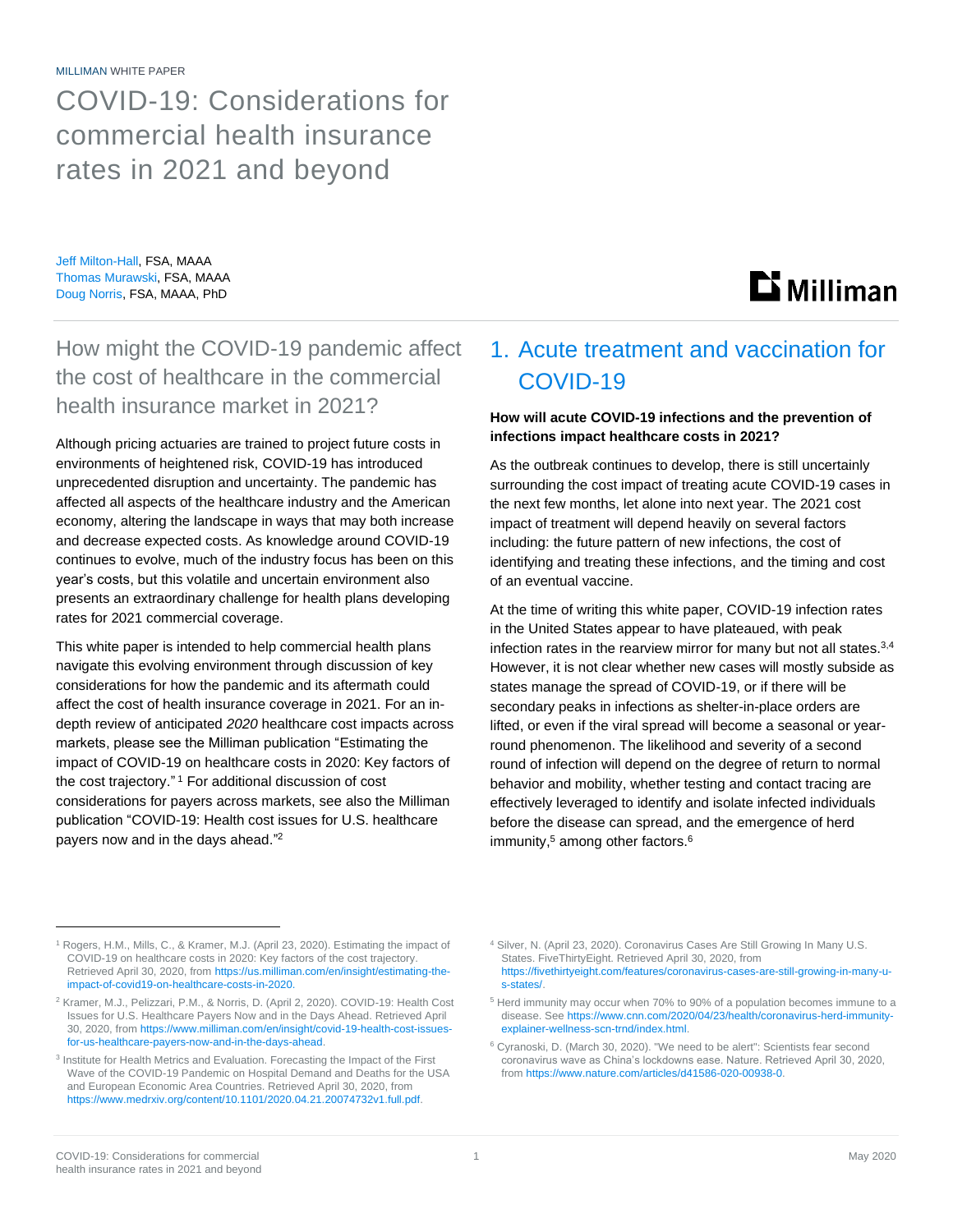### **How will the cost of COVID-19 treatment evolve over the coming year?**

Many organizations are working on developing COVID-19 treatments, including therapies and vaccines. The impact of these efforts will depend in large part on these organizations' research success and evolving clinical guidance for the course of treatment. If any effective acute or preventive treatments are discovered, they could radically alter health plan costs. Costs could drop if interventions limit the incidence of costly complications and inpatient care, or increase if there is massive demand for new and expensive specialty biological or pharmaceutical interventions, such as what happened in 2014 with the introduction of modern hepatitis C therapies. Many healthcare payers have committed to waiving cost sharing for treatment of COVID-19, so they are fully exposed to the costs of care.<sup>7</sup>

### **When will a vaccine be ready for deployment, and what will it cost?**

Many organizations are working on vaccine development. However, expert opinion suggests widespread availability of a vaccine is at least a year away, with a timeline contingent not only on initial vaccine development but also human safety and efficacy trials and the need to rapidly scale up production and distribution of a massive volume of doses.<sup>8</sup> The cost of a vaccine, if developed, is unknown, and could depend on whether or not governments are the primary purchaser. <sup>9</sup> The federal government was the primary purchaser of vaccines during the H1N1 outbreak, which cost an average of \$8.60 per dose.<sup>10</sup> Congress has already appropriated \$300 million for the purchase of COVID-19 vaccines in the Coronavirus Preparedness and Response Supplemental Appropriations Act (H.R. 6074), signed into law on March 6. Some have estimated the cost of the vaccine could be in the range of \$50 to \$100 per person.<sup>11</sup>

In addition to the cost of the vaccine itself, the industry must consider other questions such as: will plan sponsors shoulder the costs, or will federal or state governments provide funding? How will available doses be allocated, and who will be indicated for vaccination? It is likely that doses will be deployed as they become available, and these initial doses will not be distributed uniformly; this could cause regional differences in cost.

# 2. Access and demand for healthcare

**How will the ongoing pandemic and its aftermath affect patients' access to healthcare and the types of care they receive?**

In this period of social distancing, hospitals and physicians around the country have observed a steep drop in non-COVID-19 admissions and visits, indicating some combination of deferred care (to be rescheduled when distancing measures ease) and care eliminated in its entirety. Consistent with expectations, elective surgeries and other nonessential care have declined. This stems both from patients weighing the risk against the benefit of routine hospital and clinic visits, as well as providers that have temporarily limited or halted access to nonessential care. Anecdotal reports even indicate a surprising decline in emergency treatment for conditions such as heart attacks, suggesting that some combination of crucial care not provided and societal behavior changes is altering the typical incidence of emergencies.<sup>12</sup>

At the same time, the use of remote care has skyrocketed, as consumers seek access to providers from the comfort and safety of home, and carriers revise policies to eliminate barriers to virtual care. One leading provider of telehealth technology recently reported a doubling in utilization rates over the year prior, while many vendors have been struggling to meet increased demand.13,14

<sup>&</sup>lt;sup>7</sup> Davenport, S. (April 2020). Potential out-of-pocket costs for patients requiring hospitalization for COVID-19. Milliman White Paper. Retrieved April 30, 2020, from https://milliman-cdn.azureedge.net/-/media/milliman/pdfs/articles/covid19 potential-out-of-pocket-costs.ashx.

<sup>8</sup> Alemany, J. (April 6, 2020). Power Up: The coronavirus vaccine race is on. But we probably won't see one this year. Washington Post. Retrieved April 30, 2020, from [https://www.washingtonpost.com/news/powerpost/paloma/powerup/2020/04/06/pow](https://www.washingtonpost.com/news/powerpost/paloma/powerup/2020/04/06/powerup-the-coronavirus-vaccine-race-is-on-but-we-probably-won-t-see-one-this-year/5e8a4d62602ff10d49add885/) [erup-the-coronavirus-vaccine-race-is-on-but-we-probably-won-t-see-one-this](https://www.washingtonpost.com/news/powerpost/paloma/powerup/2020/04/06/powerup-the-coronavirus-vaccine-race-is-on-but-we-probably-won-t-see-one-this-year/5e8a4d62602ff10d49add885/)[year/5e8a4d62602ff10d49add885/.](https://www.washingtonpost.com/news/powerpost/paloma/powerup/2020/04/06/powerup-the-coronavirus-vaccine-race-is-on-but-we-probably-won-t-see-one-this-year/5e8a4d62602ff10d49add885/)

<sup>&</sup>lt;sup>9</sup> Hughes, R. et al. (March 30, 2020). Ensuring COVID-19 vaccine affordability: Existing mechanisms should not be overlooked. Health Affairs Blog. Retrieved April 30, 2020, from https://www.healthaffairs.org/do/10.1377/hblog20200327.868172/full/.

<sup>&</sup>lt;sup>10</sup> Prosser, L.A. et al. (July 29, 2011). Cost-effectiveness of 2009 pandemic influenza A(H1N1) vaccination in the United States. PLoS One. Retrieved April 30, 2020, fro[m https://www.ncbi.nlm.nih.gov/pmc/articles/PMC3146485/.](https://www.ncbi.nlm.nih.gov/pmc/articles/PMC3146485/)

<sup>11</sup> Sozzi, B. (March 4, 2020). Coronavirus vaccine could add billions in value to this one stock. Yahoo Finance. Retrieved April 30, 2020, from https://finance.yahoo.com/news/coronavirus-vaccine-could-add-billions-in-valueto-gilead-161233464.html.

<sup>12</sup> Krumholz, H.M. (April 6, 2020). Where have all the heart attacks gone? New York Times. Retrieved April 30, 2020, from [https://www.nytimes.com/2020/04/06/well/live/coronavirus-doctors-hospitals](https://www.nytimes.com/2020/04/06/well/live/coronavirus-doctors-hospitals-emergency-care-heart-attack-stroke.html)[emergency-care-heart-attack-stroke.html.](https://www.nytimes.com/2020/04/06/well/live/coronavirus-doctors-hospitals-emergency-care-heart-attack-stroke.html)

<sup>&</sup>lt;sup>13</sup> Krouse, S. (April 14, 2020). Teladoc's remote doctor visits surge in coronavirus crisis. Wall Street Journal. Retrieved April 30, 2020, from [https://www.wsj.com/articles/teladocs-remote-doctor-visits-surge-in-coronavirus](https://www.wsj.com/articles/teladocs-remote-doctor-visits-surge-in-coronavirus-crisis-11586894400)[crisis-11586894400.](https://www.wsj.com/articles/teladocs-remote-doctor-visits-surge-in-coronavirus-crisis-11586894400)

<sup>&</sup>lt;sup>14</sup> Farr, C. (March 16, 2020). Telemedicine companies are struggling to serve "extreme volumes" of patients as coronavirus calls surge. CNBC. Retrieved April 30, 2020, fro[m https://www.cnbc.com/2020/03/16/telemedicine-companies](https://www.cnbc.com/2020/03/16/telemedicine-companies-struggling-to-meet-coronavirus-demand.html)[struggling-to-meet-coronavirus-demand.html.](https://www.cnbc.com/2020/03/16/telemedicine-companies-struggling-to-meet-coronavirus-demand.html)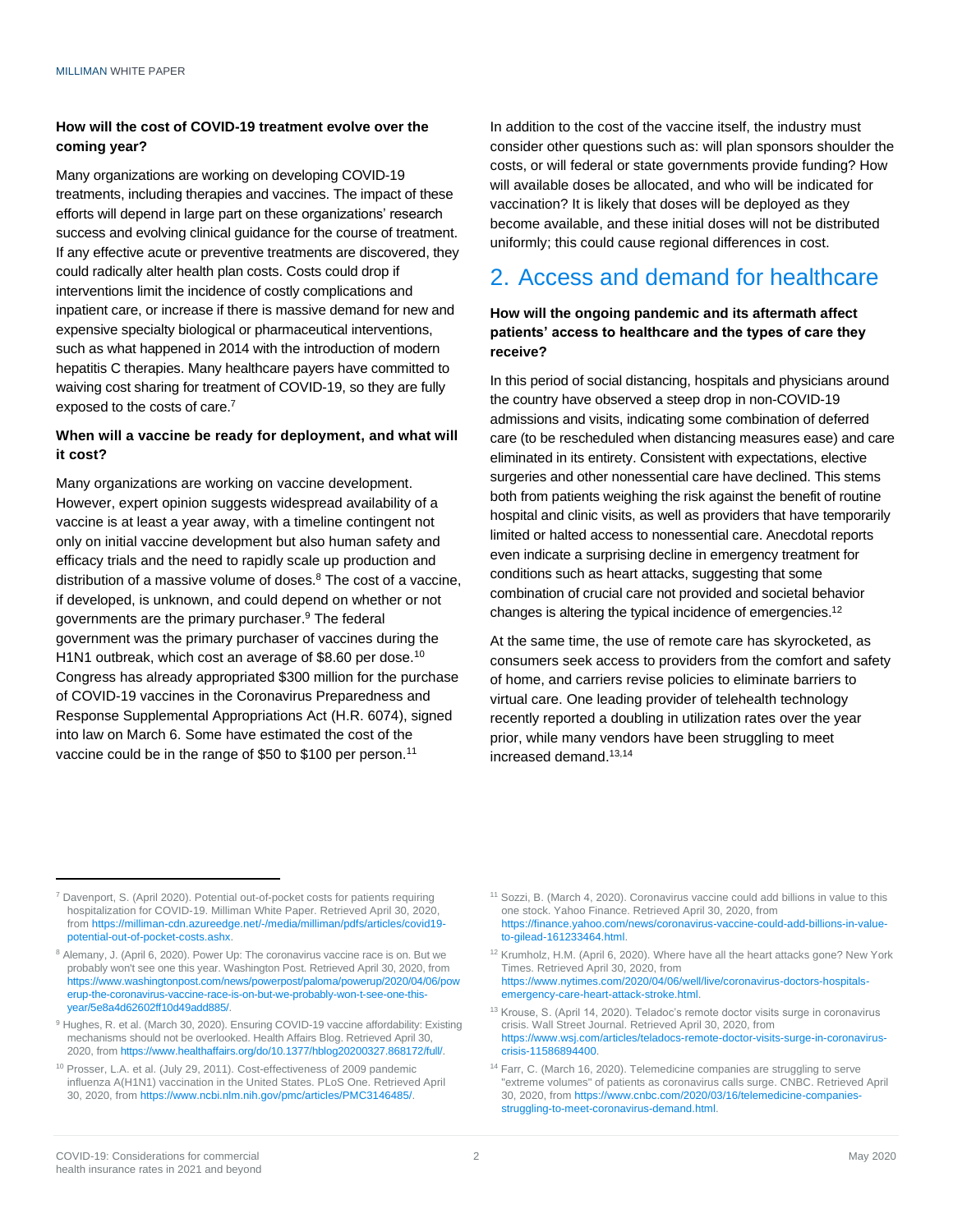#### **How long will utilization declines last, and what will healthcare costs and utilization patterns look like in the aftermath of the pandemic?**

Expert opinion suggests that social distancing measures could be necessary until a vaccine is widely available, herd immunity is achieved, or the spread of infection is managed through extensive testing, contact tracing, and isolation practices.<sup>15</sup> To the extent that distancing measures remain in effect during calendar year 2021, issuers could see a continued suppression of typical healthcare costs.

If and when distancing measures are fully lifted and demand for (and access to) care is no longer suppressed, issuers may expect a period in which pent-up demand for previously deferred services drives utilization rates well above the pre-COVID-19 baseline. The timing and duration of this utilization surge will likely depend on whether reopening the economy and restoring access to care happens quickly or is phased in over a sustained period, how much care had been deferred during lockdown, and the capacity of the healthcare system to meet the increased demand. Supply is likely to be a constraining factor until this demand is satisfied, with many providers operating at or above normal capacity for an extended period.

Payers should also consider how long it will take for consumers to feel comfortable returning to "normalcy," and whether some changes in utilization wrought by necessity during the pandemic will have lasting effects on the distribution of care. For example, will consumers become more comfortable with and reliant on telemedicine, nurse hotlines, and mail order prescription drugs?

# 3. Lasting impacts on population health

#### **What effect will COVID-19 have on the future health of members in carriers' risk pools, and how will carriers account for the new risk profile?**

We do not yet know the long-term health impact of those who recover from COVID-19, although studies have found increased mortality risk (specifically deaths involving the respiratory system, as well as associations with other body systems), among patients who have recovered from pneumonia.<sup>16</sup>

#### **How will the pandemic affect overall population health?**

Even for those members not directly infected by the virus themselves, population health effects are myriad. For those under shelter-in-place orders and/or otherwise deferring care, what will be the lasting impact of those missed visits? Will chronic conditions worsen, and will additional acute needs arise? Past viral pandemics have introduced many "indirect" deaths; deaths not directly linked to the condition but likely related.<sup>17</sup> It may be natural to think that all avoided care is routine with minimal future impact, but even routine preventive care can help patients from becoming high-risk, reducing future years' chronic disease prevalence and disability. <sup>18</sup> Moreover, patients managing chronic conditions pre-pandemic could require higher levels of care; for instance, if access to prescribed drugs is limited by supply chain disruptions or other causes of scarcity.

Most Americans have experienced some level of lifestyle upheaval during the pandemic, from changed work environments to lessened social interaction to quarantined living situations to unemployment; moreover, constant media coverage has increased stress and anxiety. Many speculate that there will be an increase in mental health and substance abuse conditions as a result of these environmental stresses. In addition to having their own costs, these conditions have also been shown to exacerbate comorbid physical conditions.<sup>19</sup> These effects could last for years down the road.

### **How will carriers adjust rating philosophies to manage COVID-19 risk?**

We know that certain conditions exacerbate the severity of COVID-19. <sup>20</sup> Under Patient Protection and Affordable Care Act (ACA) regulations, compliant individual and small group plans are not allowed to charge enrollees higher premiums to account for these additional benefit costs (although they can—and should—apply a broad adjustment to the entire market single risk pool). However, it is permissible to adjust premiums for tobacco users (up to 50% relative to nonusers); given early correlation data between respiratory conditions and COVID-19

<sup>&</sup>lt;sup>15</sup> Simmons-Duffin, S. & Stein, R. (April 10, 2020). CDC director: "Very aggressive" contact tracing needed for U.S. to return to normal. NPR. Retrieved April 30, 2020, fro[m https://www.npr.org/sections/health-shots/2020/04/10/831200054/cdc](https://www.npr.org/sections/health-shots/2020/04/10/831200054/cdc-director-very-aggressive-contact-tracing-needed-for-u-s-to-return-to-normal)[director-very-aggressive-contact-tracing-needed-for-u-s-to-return-to-normal.](https://www.npr.org/sections/health-shots/2020/04/10/831200054/cdc-director-very-aggressive-contact-tracing-needed-for-u-s-to-return-to-normal)

<sup>&</sup>lt;sup>16</sup> Grijalva, C.G. (September 1, 2015). Is pneumonia a risk factor or a risk marker for long-term mortality? Am J Respir Crit Care Med. Retrieved April 30, 2020, from [https://www.ncbi.nlm.nih.gov/pmc/articles/PMC4595697/.](https://www.ncbi.nlm.nih.gov/pmc/articles/PMC4595697/)

<sup>&</sup>lt;sup>17</sup> Jauhar, S. (April 17, 2020). The hidden toll of untreated illnesses. Wall Street Journal. Retrieved April 30, 2020, from [https://www.wsj.com/articles/the-hidden](https://www.wsj.com/articles/the-hidden-toll-of-untreated-illnesses-11587128385)[toll-of-untreated-illnesses-11587128385.](https://www.wsj.com/articles/the-hidden-toll-of-untreated-illnesses-11587128385)

<sup>&</sup>lt;sup>18</sup> Musich, S. et al. (December 1, 2016). The impact of personalized preventive care on health care quality, utilization, and expenditures. Popul Health Manag. Retrieved April 30, 2020, fro[m https://www.ncbi.nlm.nih.gov/pmc/articles/PMC5296930/.](https://www.ncbi.nlm.nih.gov/pmc/articles/PMC5296930/)

<sup>19</sup> Davenport, S. et al. (February 12, 2018). Potential Economic Impact of Integrated Medical-Behavioral Healthcare: Updated Projections for 2017. Milliman Research Report. Retrieved April 30, 2020, from [https://www.milliman.com/en/insight/potential-economic-impact-of-integrated](https://www.milliman.com/en/insight/potential-economic-impact-of-integrated-medical-behavioral-healthcare-updated-projections)[medical-behavioral-healthcare-updated-projections.](https://www.milliman.com/en/insight/potential-economic-impact-of-integrated-medical-behavioral-healthcare-updated-projections)

<sup>20</sup> CDC (April 3, 2020). Preliminary Estimates of the Prevalence of Selected Underlying Health Conditions Among Patients With Coronavirus Disease 2019 – United States, February 12-March 28, 2020, Table 1. Retrieved April 30, 2020, fro[m https://www.cdc.gov/mmwr/volumes/69/wr/mm6913e2.htm#T1\\_down.](https://www.cdc.gov/mmwr/volumes/69/wr/mm6913e2.htm#T1_down)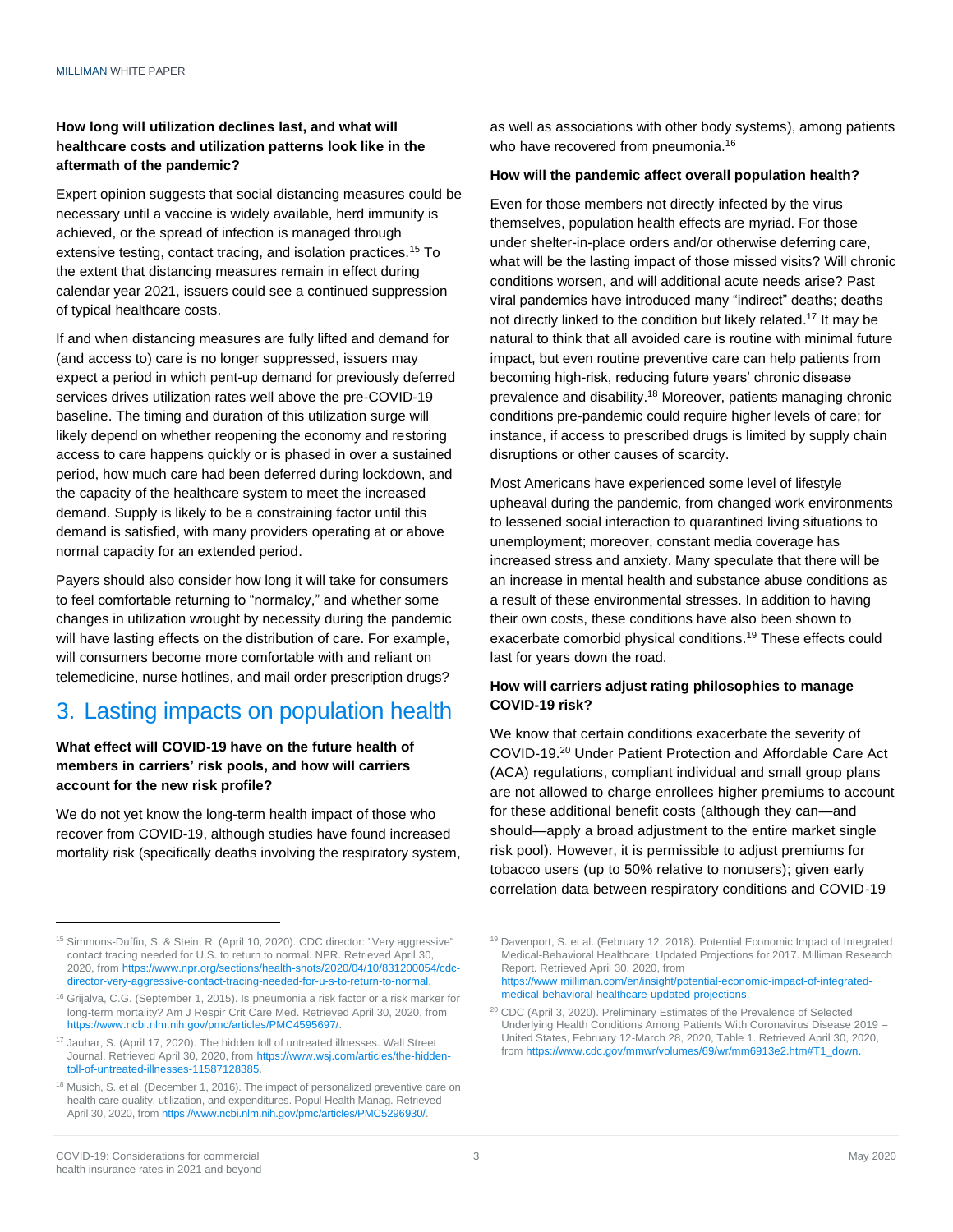severity,<sup>21</sup> will carriers choose to use this lever to manage risk? For large group and other plans not subject to ACA regulations, industry factors could be applied in rate development. For example, carriers may consider reevaluating rating factors for industries where workers are in close contact with the public (medical professionals, grocery store clerks) in light of the pandemic and its lasting effects.

# 4. Economic impacts on enrollment and utilization of care

#### **How will the collateral economic damage from COVID-19 affect enrollment in commercial health plans and the utilization patterns of those seeking or retaining coverage?**

In the first six weeks after social distancing measures were widely implemented across the United States, over 30 million Americans newly applied for unemployment insurance, nearly four times the number of unemployment filings tallied over the worst *two years* of the 2008 global financial crisis, and more than wiping out all gains in employment since the prior recession.<sup>22,23</sup> The Economic Policy Institute estimates that 3.5 million workers likely lost their employer-sponsored insurance over the last two weeks of March alone.<sup>24</sup> To the extent these job losses persist or worsen into 2021, payers offering employer-sponsored insurance can anticipate substantial declines in enrollment, particularly among younger or hourly workers on the margins, including those in highly impacted industries such as retail and food service.

Furthermore, issuers offering qualified health plans on the individual marketplace may expect an influx of many of these newly uninsured households: the loss of income for households experiencing job loss and furloughs could drive greater eligibility for and enrollment in subsidized, means-tested individual ACA coverage, while other households may drop below individual ACA income cutoffs entirely, ending up on Medicaid rolls or uninsured.

What will the profile of these enrollees look like? Risk adjustment reports released by the U.S. Department of Health and Human Services (HHS) demonstrate a consistently healthier morbidity profile for employer group coverage than individual ACA risk pools.<sup>25</sup> To the extent there is an influx of relatively healthy previously employed individuals and families into individual coverage, issuers may see an improvement in individual risk pool morbidity, all else equal. At the same time, plan sponsors for employer coverage may face higher costs if coverage losses are disproportionately borne by younger employees, or if employers prizing stability become less likely to shop and switch between carriers.

Economic uncertainty may also affect consumers' access to and willingness to spend on elective healthcare services, even among those untouched by job loss, and may affect plan purchasing decisions. One PwC report suggests that fallout from the "great recession" of 2008 led to a steep decline in elective surgeries which tend to be costly but discretionary—lasting for several years afterwards.<sup>26</sup>

Plans should consider the extent to which economic stimulus measures and financial assistance to businesses and individuals by the federal government and states will limit job losses and economic damage from the pandemic. Plans should also consider whether newly enrolled members will lapse coverage during 2021 open enrollment and/or as pandemic risks subside, as well as the risk of adverse selection between those who remain and those who lapse.

### 5. Disruptions to provider networks

#### **How will healthcare provider systems be disrupted by the outbreak?**

Although some hospitals are experiencing historically high levels of patient volume, their finances have been upended.

Hospitals accrue revenue from an expected mix of services and procedures, each paid at different rates from a variety of public and private sector payers. The COVID-19 outbreak has completely changed this expected revenue mix for 2020, as some of the most profitable procedures for hospitals (i.e., elective surgeries)<sup>27</sup> have been postponed. Economic disruption may also precipitate a shift in providers' business away from higher-margin

<sup>&</sup>lt;sup>21</sup> For instance, se[e https://jamanetwork.com/journals/jama/fullarticle/2765184.](https://jamanetwork.com/journals/jama/fullarticle/2765184)

<sup>&</sup>lt;sup>22</sup> New York Times (April 30, 2020). Stymied in Seeking Benefits, Millions of Unemployed Go Uncounted. Retrieved April 30, 2020, from [https://www.nytimes.com/2020/04/30/business/economy/coronavirus](https://www.nytimes.com/2020/04/30/business/economy/coronavirus-unemployment-claims.html)[unemployment-claims.html.](https://www.nytimes.com/2020/04/30/business/economy/coronavirus-unemployment-claims.html)

<sup>23</sup> Cohen, P. & Hsu, T. (April 16, 2020). "Sudden black hole" for the economy with millions more unemployed. New York Times. Retrieved April 30, 2020, from [https://www.nytimes.com/2020/04/09/business/economy/unemployment-claim](https://www.nytimes.com/2020/04/09/business/economy/unemployment-claim-numbers-coronavirus.html)[numbers-coronavirus.html.](https://www.nytimes.com/2020/04/09/business/economy/unemployment-claim-numbers-coronavirus.html)

<sup>&</sup>lt;sup>24</sup> Zipperer, B. & Bivens, J. (April 2, 2020). 3.5 million workers likely lost their employerprovided health insurance in the past two weeks. Economic Policy Institute. Retrieved April 30, 2020, fro[m https://www.epi.org/blog/3-5-million-workers-likely](https://www.epi.org/blog/3-5-million-workers-likely-lost-their-employer-provided-health-insurance-in-the-past-two-weeks/)[lost-their-employer-provided-health-insurance-in-the-past-two-weeks/.](https://www.epi.org/blog/3-5-million-workers-likely-lost-their-employer-provided-health-insurance-in-the-past-two-weeks/)

<sup>&</sup>lt;sup>25</sup> Plan liability risk scores in risk adjustment reports published by HHS have consistently been higher for state individual Qualified Health Plan (QHP) markets than for risk-adjusted state small group QHP markets, even after controlling for differences in demographics and plan mix. See, for example, the 2018 report at [https://www.cms.gov/CCIIO/Programs-and-Initiatives/Premium-Stabilization-](https://www.cms.gov/CCIIO/Programs-and-Initiatives/Premium-Stabilization-Programs/Downloads/Summary-Report-Risk-Adjustment-2018.pdf)[Programs/Downloads/Summary-Report-Risk-Adjustment-2018.pdf.](https://www.cms.gov/CCIIO/Programs-and-Initiatives/Premium-Stabilization-Programs/Downloads/Summary-Report-Risk-Adjustment-2018.pdf)

<sup>&</sup>lt;sup>26</sup> Rappleye, E. (January 14, 2019). A recession is coming: What it could mean for healthcare. Becker's Hospital CFO Report. Retrieved April 30, 2020, from [https://www.beckershospitalreview.com/finance/a-recession-is-coming-what-it](https://www.beckershospitalreview.com/finance/a-recession-is-coming-what-it-could-mean-for-healthcare.html)[could-mean-for-healthcare.html.](https://www.beckershospitalreview.com/finance/a-recession-is-coming-what-it-could-mean-for-healthcare.html)

<sup>&</sup>lt;sup>27</sup> Respaut, R. & Spalding, R. (March 31, 2020). U.S. hospitals halt lucrative procedures amid coronavirus crisis, job cuts follow. Reuters. Retrieved April 30, 2020, from https://www.reuters.com/article/us-health-coronavirus-usa-hospitalsidUSKBN21I388.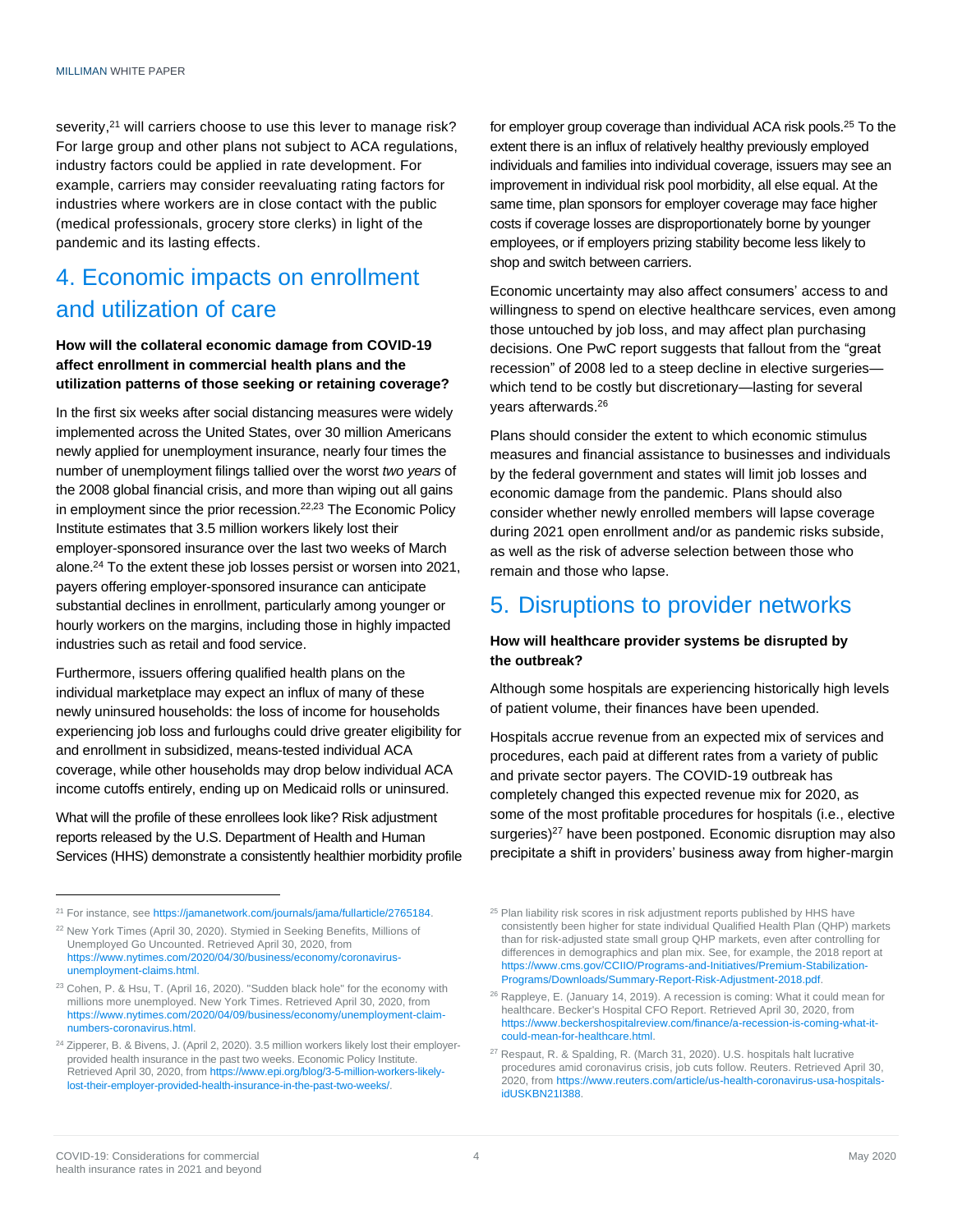commercial payers toward lower-margin public payers (i.e., Medicare and Medicaid). Hospitals also budget for an expected level of uncompensated care, and it is likely that they will treat more of the uninsured than expected from COVID-19 in 2020.

Unanticipated expenses have surfaced as well from additional supplies and equipment, and from hiring additional staff to increase capacity and address fatigue and burnout. This mix difference in both expected revenue and expenses in 2020 will strain hospital budgets. Other healthcare providers may experience similar disruption, especially those who specialize in services more likely to be deferred in this environment. The Coronavirus Aid, Relief, and Economic Security (CARES) Act, and its sequel recently passed into law, includes a fund of \$175 billion reserved for healthcare providers.<sup>28</sup> Starting on April 10, an initial distribution of \$30 billion was made to providers proportionate to their shares of Medicare fee-for-service (FFS) reimbursements in 2019. <sup>29</sup> Additional funds will be distributed in the future, but it is unclear whether it will be enough to make up the difference.

### **How might this unprecedented financial shock to provider systems and the margins on which they operate affect future contract negotiations and reimbursement structures?**

Similar to the progression of the outbreak itself, the extent of the financial impact is expected to vary widely by region and affect rural and urban for-profit and nonprofit organizations differently. To counter this, we expect many providers will adjust revenue strategies, perhaps including cost shifting whereby providers increase fees for higher-margin commercial payers to offset losses on lower-margin business from public payers. Carriers should be mindful of surplus situations for providers in their networks and keep these dynamics in mind when maintaining their provider networks and negotiating reimbursement schedules for 2021.

#### **How will cost swings interact with one-sided and two-sided risk-sharing arrangements?**

A recent survey from the National Association of Accountable Care Organizations (ACOs) shows that over half of ACOs with downside risk are considering leaving the Medicare Shared Savings Program (MSSP) because of anticipated financial losses associated with COVID-19.<sup>30</sup> Payers with risk-sharing arrangements with providers

should consider reevaluating agreement parameters for current and future performance years, if possible. Potential changes would include modifying trend targets as appropriate, adjusting or removing sharing percentages, or excluding specific months of experience from calculations.

Carriers should also consider how services delivered in alternative settings will be reimbursed, and the challenges that will result. Communities in the epicenters in the United States are scrambling to increase capacity by building temporary hospitals, and while the federal government has deployed military resources, care at some of these sites (such as those operated by the military) is provided free of charge. $31$ 

# 6. Operational impacts

#### **How will operational disruptions and cash follow volatility impact carriers' reserve estimates used for pricing?**

Short-term medical reserve calculations generally rely on either a developmental approach (examining past payment patterns) or a projection approach (trending estimates forward). With many working in unfamiliar environments, delays in claim submission (from providers to carriers) and in claim processing may make incurred but not reported (IBNR) calculations (and the resulting fully incurred estimates) more volatile, just as carriers are trying to glean insights into how their current-year experience is emerging.

With economics changing in short order for many, carrier revenue could change significantly. For individual market enrollees, particularly those who qualify for Advance Premium Tax Credits (APTCs), will grace periods become a regular occurrence in the months to come (and if not, will significant lapsation effects replace them)? In the group market, will the appetite for self-insurance change as employers seek cost predictability in the fully insured market?

#### **How will carriers' delivery systems need to adapt, and how will that influence risk and costs in 2021?**

Plans must ensure that care management functions continue to appropriately monitor and guide treatment and adherence by patients with chronic and ambulatory care sensitive conditions, and should consider how changes in the delivery of care may affect the cost and effectiveness of care management practices and the associated medical costs of high-risk enrollees.

<sup>28</sup> JD Supra (April 28, 2020). COVID-19 Relief Package 3.5 Adds \$75 Billion to Provider Relief Fund. Retrieved April 30, 2020, from

https://www.jdsupra.com/legalnews/covid-19-relief-package-3-5-adds-75-16445/.

<sup>29</sup> HHS. CARES Act Provider Relief Fund. Retrieved April 30, 2020, from https://www.hhs.gov/coronavirus/cares-act-provider-relief-fund/index.html.

<sup>30</sup> NAACOS. Survey Shows ACOs' Concerns About the Effect of COVID-19. Retrieved April 30, 2020, from https://www.naacos.com/survey-shows-acos- concerns-about-the-effect-of-covid-19.

<sup>&</sup>lt;sup>31</sup> According to the New York Times, the U.S. military provides treatment free of charge on all of its humanitarian and disaster relief operations. See [https://www.nytimes.com/2020/04/08/magazine/hospital-ship-comfort-new-york](https://www.nytimes.com/2020/04/08/magazine/hospital-ship-comfort-new-york-coronavirus.html)[coronavirus.html.](https://www.nytimes.com/2020/04/08/magazine/hospital-ship-comfort-new-york-coronavirus.html)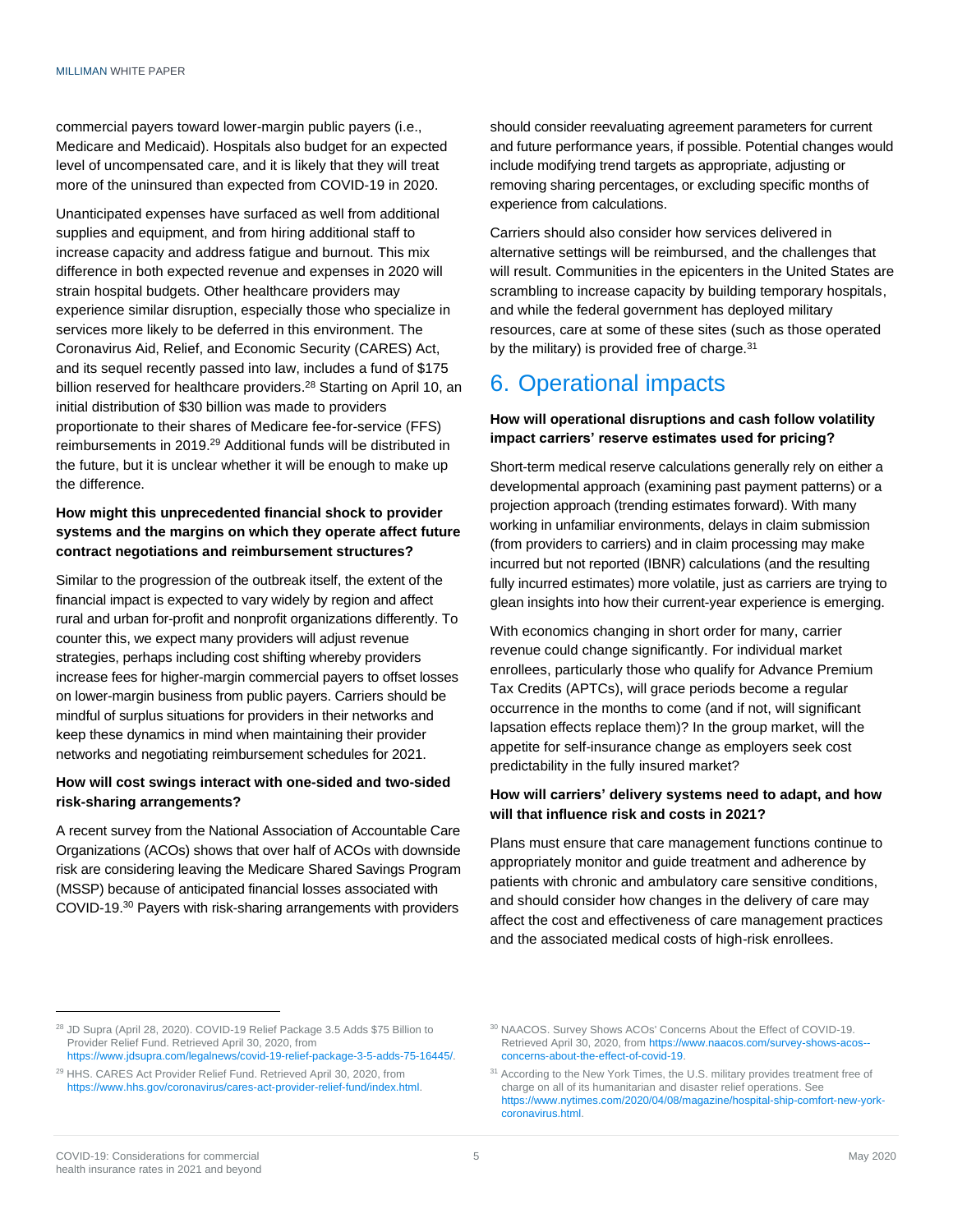Plans should also consider whether existing policies and investments support the changing patterns of care during the pandemic (for example, as enrollees seek primary care through virtual clinics). As discussed above, social distancing may need to continue in some fashion until a vaccine exists, and telehealth has already shown strong growth promise in the pandemic environment. Nimble carriers may invest in their telehealth capabilities as patients seek it out.

Plans should also consider the downstream impact of these new care patterns on risk score capture.<sup>32</sup> On April 10, the Centers for Medicare and Medicaid Services (CMS) released guidance on how Medicare Advantage will incorporate telehealth, 33 and followed with ACA guidance on April 27.<sup>34</sup>

Last but not least, appropriate coding practices have become a vital part of carriers' risk strategies in risk-adjusted markets and in value-based care arrangements. Disruptions to healthcare costs and risk score coding from COVID-19 and social distancing may complicate existing risk-sharing arrangements and performance benchmarks, with financial impacts varying significantly across market participants (both providers and payers).

#### **How might general and administrative (G&A) expenses be impacted by the pandemic?**

Member services and provider relations may need to handle an increased volume of incoming and outgoing inquiries and communications due to the disruption and uncertainty associated with COVID-19 care and reimbursement, necessitating increases in staffing for those departments. Plans may experience abnormal volatility in enrollment, affecting the required expense load per member per month (PMPM). Information technology expenses for carriers may increase while workforce productivity declines as they, like other employers, grapple with work-from-home orders, disruptions in childcare, and potential outbreaks of COVID-19.

#### **How will the pandemic impact carriers' risk-based capital calculations, where both the numerator (TAC) and denominator (ACL) could change quickly?**

Own risk and solvency assessment (ORSA) reports<sup>35</sup> are necessarily qualitative in nature and always present a challenge in creative forward-thinking scenario development. The American Academy of Actuaries' regulator guidance on ORSA did include pandemics as a specific consideration when analyzing capital adequacy, <sup>36</sup> but everything is obvious in hindsight—how did carriers actually consider pandemics in their analyses? And what's the next pandemic-level event that carriers have yet to consider?

#### **What other operational impacts should be considered?**

The COVID-19 pandemic impacts carrier operations in many ways, and this paper only highlights some of them. A few weeks ago, another Milliman paper<sup>37</sup> examined many of these operational impacts at greater depth; we recommend that carriers review this paper.

### 7. Future considerations

#### **How will COVID-19 impact pricing beyond 2021?**

Although the greatest period of disruption is likely happening now as carriers plan for the remainder of 2020 and look ahead toward 2021, carriers should already be preparing for 2022 and beyond. It is safe to say that the 2020 experience period will require significant adjustment when used for rating purposes for 2022. Compensating adjustments will need to be made to "unwind" the impact from the pandemic, including removing the costs of acute COVID-19 treatment, and accounting for deferred or forgone services. An adjustment to account for longer-term impact to morbidity from COVID-19 may also be warranted, depending on the nature of the covered population being priced.

Similar concerns apply to large group rating, as group-specific experience is typically used as a starting point for developing rates. Plan sponsors that were previously rated with experience may see the credibility weights used to blend experience decrease, depending on how their enrollment levels dropped from layoffs or other reasons during 2020. Carriers should revisit large claims pooling guidelines used in pricing, as they may need to adjust pooling charges and thresholds accordingly to avoid excessive or inadequate pooling. Rating for groups in certain industries or concentrated in geographic areas hit harder by the outbreak should also be closely monitored.

<sup>&</sup>lt;sup>32</sup> According to Section 9.8.11.2 of the 2018 Risk Adjustment Data Validation (RADV) protocols: "For the purposes of RA data submission, and subsequent data validation under HHS-RADV, any service provided through telehealth that is reimbursable under the state law of the issuer's state of licensure that otherwise meets RA data submission standards may be submitted." See [https://www.regtap.info/uploads/library/HRADV\\_2018Protocols\\_070319\\_5CR\\_07](https://www.regtap.info/uploads/library/HRADV_2018Protocols_070319_5CR_070519.pdf) [0519.pdf.](https://www.regtap.info/uploads/library/HRADV_2018Protocols_070319_5CR_070519.pdf)

<sup>&</sup>lt;sup>33</sup> CMS (April 10, 2020). Applicability of Diagnoses From Telehealth Services for Risk Adjustment. Retrieved April 30, 2020, fro[m https://www.sheppardhealthlaw.com/wp](https://www.sheppardhealthlaw.com/wp-content/uploads/sites/134/2020/04/Applicability-of-Diagnoses-from-Telehealth-Services-for-Risk-Adjustment-4.10.2020.pdf)[content/uploads/sites/134/2020/04/Applicability-of-Diagnoses-from-Telehealth-](https://www.sheppardhealthlaw.com/wp-content/uploads/sites/134/2020/04/Applicability-of-Diagnoses-from-Telehealth-Services-for-Risk-Adjustment-4.10.2020.pdf)[Services-for-Risk-Adjustment-4.10.2020.pdf.](https://www.sheppardhealthlaw.com/wp-content/uploads/sites/134/2020/04/Applicability-of-Diagnoses-from-Telehealth-Services-for-Risk-Adjustment-4.10.2020.pdf)

<sup>34</sup> REGTAP FAQ #21828 (April 27, 2020). Retrieved April 30, 2020, from [https://www.regtap.info/faq\\_listu.php](https://www.regtap.info/faq_listu.php) (requires registration).

<sup>35</sup> Perlman, D. & Norris, D. (May 2016). ORSA 101 for Health Actuaries. Retrieved April 30, 2020, fro[m https://web.actuaries.ie/press/erm-resource-database/orsa-](https://web.actuaries.ie/press/erm-resource-database/orsa-101-health-actuaries)[101-health-actuaries.](https://web.actuaries.ie/press/erm-resource-database/orsa-101-health-actuaries)

<sup>&</sup>lt;sup>36</sup> American Academy of Actuaries (February 2016). ORSA and the Regulator. Retrieved April 30, 2020, from [https://www.actuary.org/sites/default/files/files/publications/ORSA\\_and\\_the\\_Regul](https://www.actuary.org/sites/default/files/files/publications/ORSA_and_the_Regulator_02.01.2016.pdf) [ator\\_02.01.2016.pdf.](https://www.actuary.org/sites/default/files/files/publications/ORSA_and_the_Regulator_02.01.2016.pdf)

<sup>37</sup> Culley, B., Lewis, M.T., & Naugle, A.L. (March 30, 2020). Implications of the COVID-19 Pandemic on Health Payer Operations. Milliman Brief. Retrieved April 30, 2020, from [https://us.milliman.com/en/insight/implications-of-the-covid-19](https://us.milliman.com/en/insight/implications-of-the-covid-19-pandemic-on-health-payer-operations) [pandemic-on-health-payer-operations.](https://us.milliman.com/en/insight/implications-of-the-covid-19-pandemic-on-health-payer-operations)